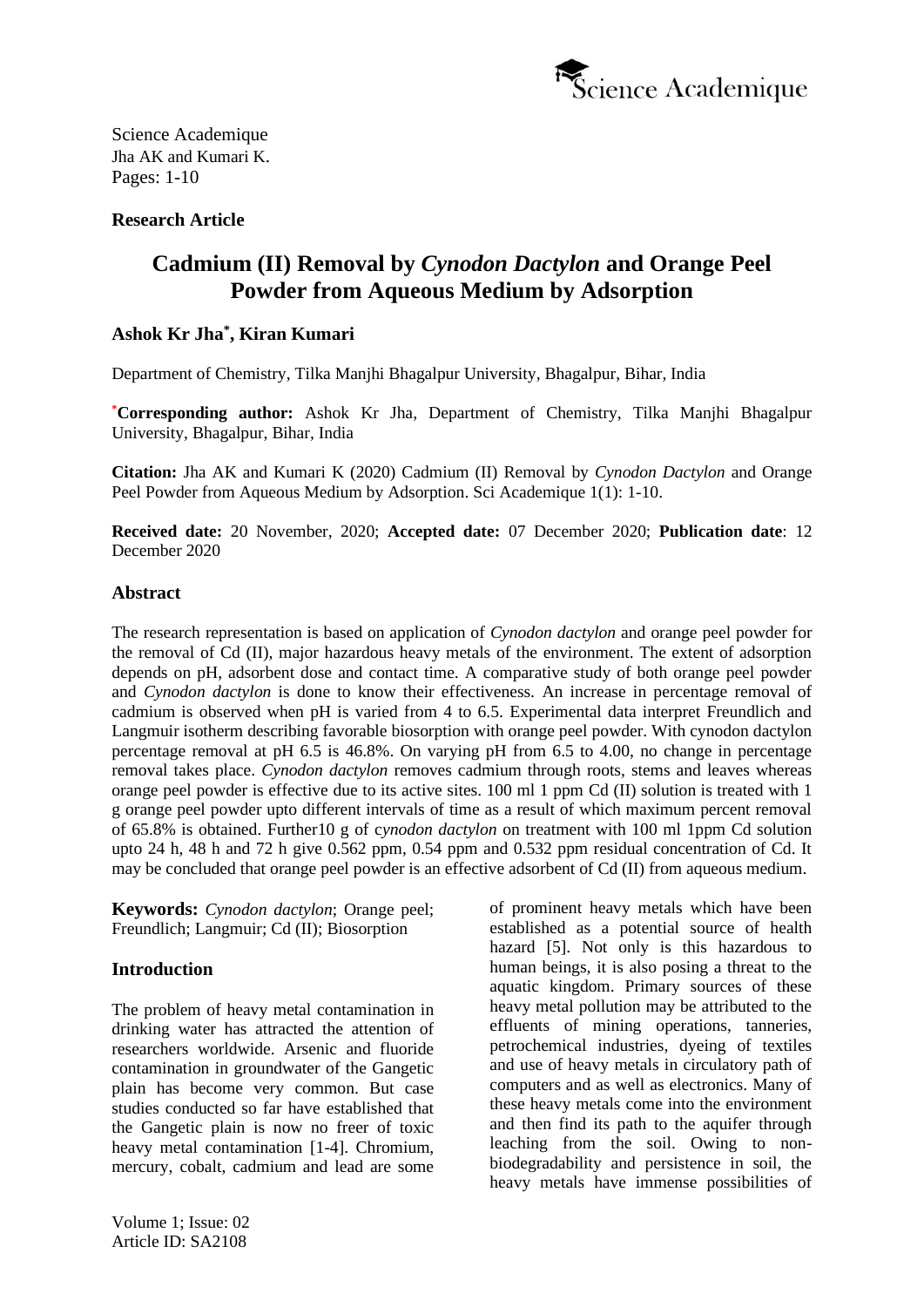

entering food chain e.g., cereals and vegetables [6]. Among these heavy metals, cadmium is also considered highly toxic element detrimental to human health.

As per report in India alone 4500 industries have treatment plants for effluents and several other small industries are operating without obeying principles of green chemistry and adequate safety measures [7]. Prolonged exposure to cadmium causes renal cancer, prostate cancer, kidney disease, bone problems and emphysema. Commonly adopted methods of removal are ion exchange, treatment through limestone beds, montmoriltonite minerals, electro-dialysis and reverse osmosis. Removal by montmoriltonite minerals involves cation exchange and adsorption [8- 11]. Natural and synthetic zeolites also are effective for removal of heavy metals. Industrially modified and intercalated clays also have good adsorption potential [12-14]. Adsorption through activated charcoal prepared from certain substance has also been used as an effective alternative technique but high operational cost involved has rendered it economically unfit. Natural wastes available in large quantities from agricultural practices have also the potential to be used as an alternative. Keeping in mind unused part of fruits, orange peel has been employed here as an adsorbent of Cd(II) [14]. This may not impart bad taste to the treated water unlike activated charcoal. *Cynodon dactylon*, a perennial weed, growing in a natural way has been tried as an effective remediator of Cd(II) from aqueous medium. Removal of Cd(II) by *Cynodon dactylon* takes place through roots, leaves and stem and the process is known as phytoremediation. Owing to abundance and low operational cost, this herb has been chosen. Other parameters such as pH, adsorbent dose and contact time have been investigated with a view to optimize the laboratory condition [15]. Particle size of orange peel powder has been fixed at 300 mesh sieve and efforts have been made to remove toxic cadmium from aqueous medium [16].

# **Experimental**

# **Solution**

100 ppm stock Cd (II) solution has been prepared from cadmium, nitrate

(A R grade) of Merck company. 1 ppm Cd (II) solution has been prepared from the stock solution by dilution  $(V_1N_1=V_2N_2)$ .

### **Adsorbents**

*Cynodon dactylon*, a perennial weed, has been collected from the garden of University Department of Chemistry, Bhagalpur. It is washed with double distilled water to remove soluble impurities. After washing several times, it is soaked with filter paper and dried. 10 g *Cynodon dactylon* is weighed and made ready for use. Orange peel powder is collected and washed from distilled water several times. After dring in oven orange peel powder is powdered to 300 mesh sieves by mesh sieve available in the laboratory.

#### **Treatment of 100 ml 1.0 ppm Cd(II) solution**

When  $100 \text{ ml } 1.00 \text{ ppm } \text{Cd(II)}$  solution is treated with 10 g *Cynodon dactylon* upto 24 hours, 48 hours and 72 hours at pH 6.5. Residual concentrations on treatment with 100 ml 1.00 ppm Cd(II) solution are also measured with double beam spectrophotometer pharo 300 and the dithizone reagent supplied by Merck in Merckoquant kit. The absorbance is read at 518 nm.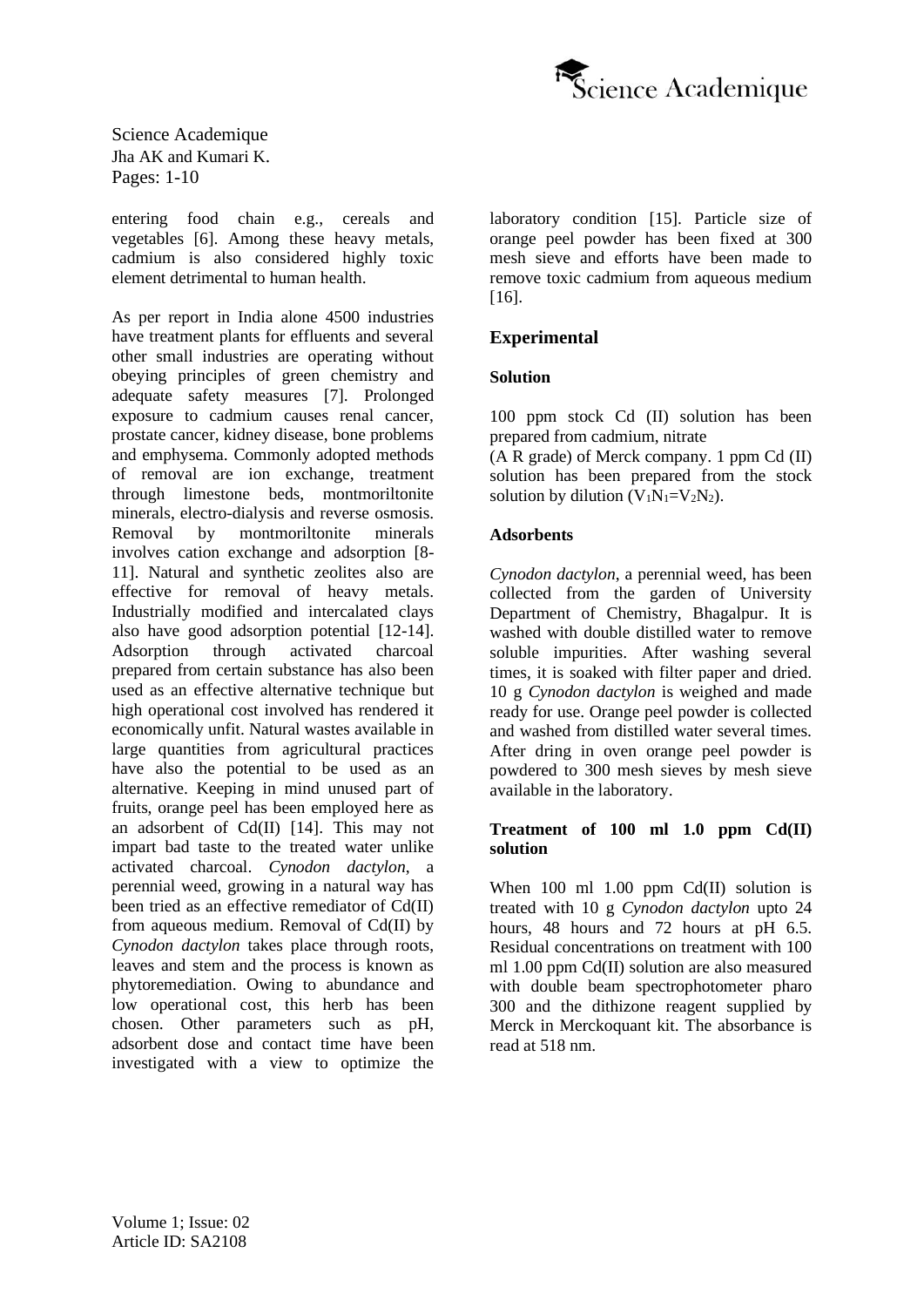

### **Results and Discussion**

| S.NO           | Initial<br>concentration | Mass of<br>orange<br>powder | Time     | Residual | %<br>Removal | qt     | log qt   | log ct   | ct/qt  |
|----------------|--------------------------|-----------------------------|----------|----------|--------------|--------|----------|----------|--------|
|                | l ppm                    | gm                          | 10 mins  | 0.653    | 34.7         | 0.0347 | $-1.459$ | $-0.185$ | 18.818 |
| 2              | l ppm                    | gm                          | 15 mins  | 0.454    | 54.6         | 0.0546 | $-1.262$ | $-0.342$ | 8.315  |
| 3              | ppm                      | gm                          | 30 mins  | 0.403    | 59.7         | 0.0597 | $-1.224$ | $-0.394$ | 6.75   |
| $\overline{4}$ | ppm                      | gm                          | 60 mins  | 0.514    | 48.6         | 0.0486 | $-1.313$ | $-0.289$ | 10.576 |
|                | l ppm                    | gm                          | 120 mins | 0.425    | 57.5         | 0.0575 | $-1.24$  | $-0.371$ | 7.391  |
| 6              | ppm                      | gm                          | 180 mins | 0.42     | 58           | 0.058  | $-1.236$ | $-0.376$ | 7.241  |

Table 1: Residual concentration of 100 ml Cd(II)ion after treatment with orange peel upto different intervals of time at  $26^{\circ}$ c and pH6.5.



**Figure 1:** % removal of Cd(II)vs time with 1 gm of orange peel powder at  $26^{\circ}$ c and pH 6.5.



**Figure 2:** log qt vs log ct (Freundlich isotherm Cd(II) ion- orange peel powder system) at  $26^{\circ}$ c and pH 6.5.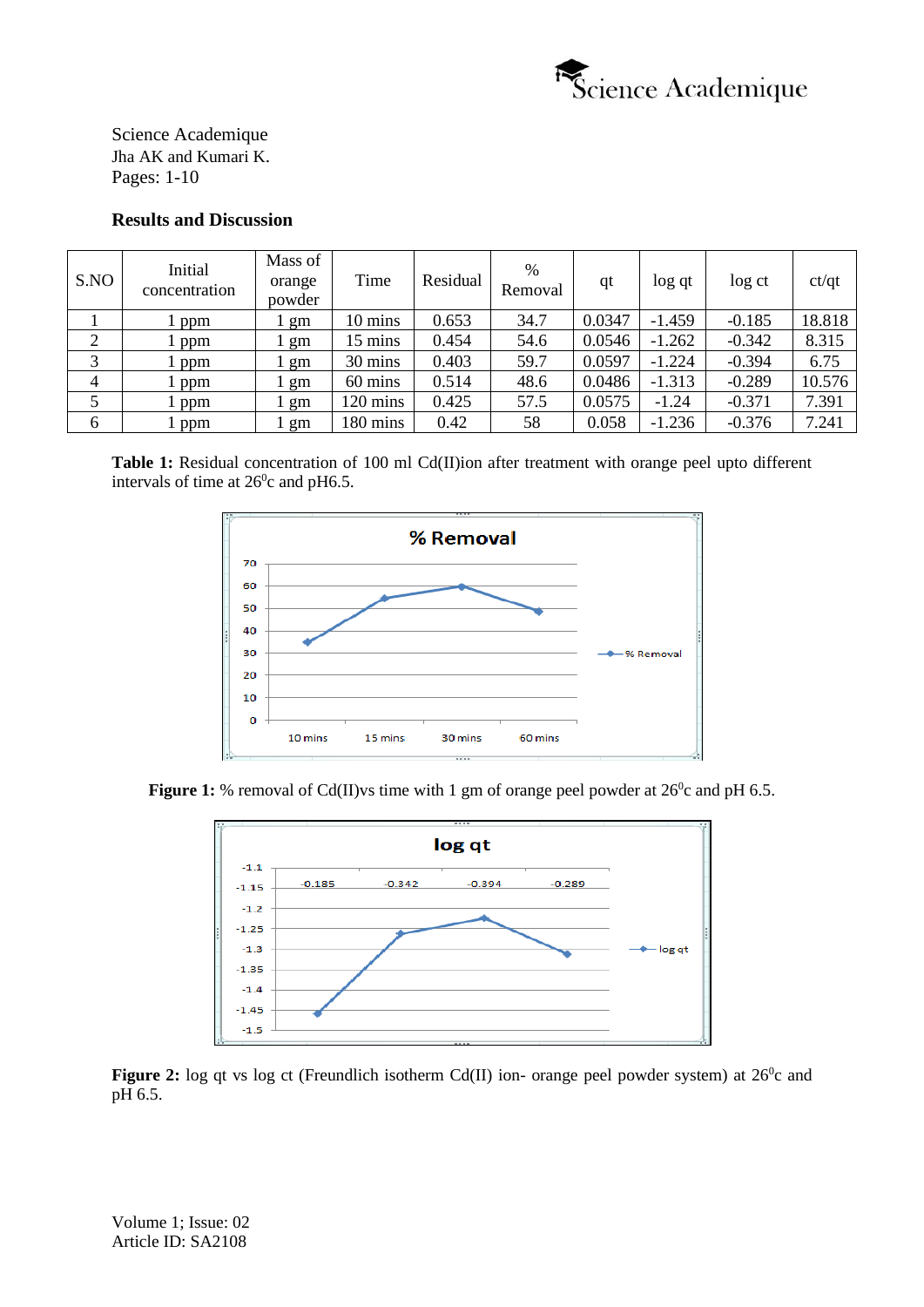



Figure 3: ct/qt vs ct (Langmuir Isotherm of Cd(II)- orange peel powder system) at 26<sup>0</sup>c and pH 6.5.



Figure 4: Plot of log of residual concentration vs time 26<sup>0</sup>c and pH 6.5.

| S.NO.          | Initial<br>concentration | Mass of<br>orange<br>powder | Time       | Residual<br>Concentration | %<br>Removal | qt    | log<br>qt | log<br><sub>ct</sub> | ct/qt  |
|----------------|--------------------------|-----------------------------|------------|---------------------------|--------------|-------|-----------|----------------------|--------|
|                | 1 ppm                    | 1 gm                        | 10<br>mins | 0.525                     | 47.5         | 0.048 | 1.323     | -<br>0.297           | 11.05  |
| $\overline{2}$ | 1 ppm                    | 1 gm                        | 15<br>mins | 0.343                     | 65.7         | 0.066 | 1.182     | 0.464                | 5.22   |
| 3              | 1 ppm                    | 1 gm                        | 30<br>mins | 0.342                     | 65.8         | 0.066 | 1.181     | 0.465                | 0.0658 |
| 4              | 1 ppm                    | 1 gm                        | 60<br>mins | 0.342                     | 65.8         | 0.066 | 1.181     | -<br>0.465           | 0.0658 |

**Table 2:** Residual concentration of 100 ml Cd(II)ion after treatment with orange peel upto different intervals of time at pH4.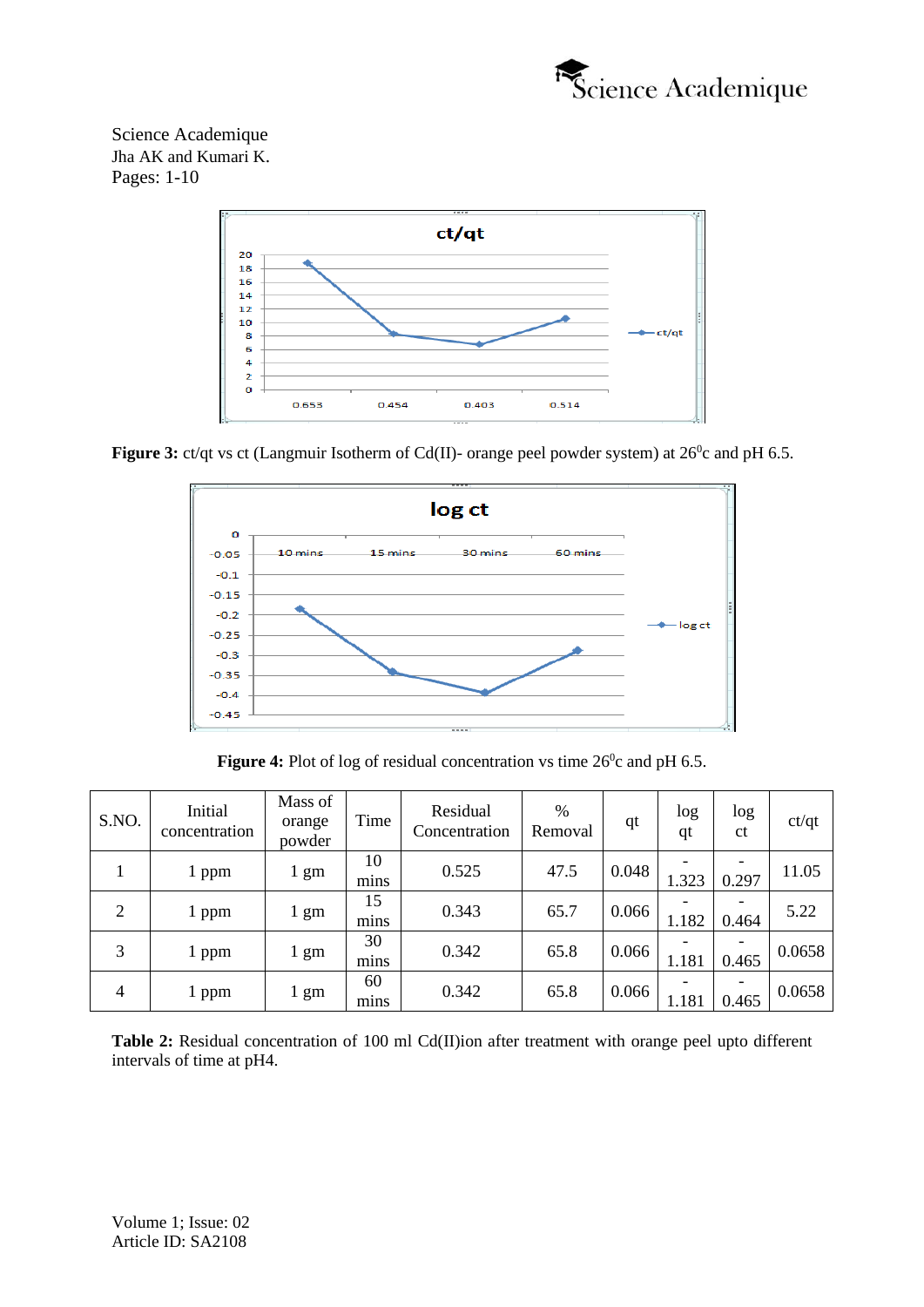



Figure 5: % removal of Cd(II)vs time with 1 gm of orange peel powder at 26<sup>0</sup>c and pH 4.



Figure 6: log qt vs log ct (Freundlich isotherm Cd(II) ion- orange peel powder system) at 26<sup>0</sup>c and pH 4.





Volume 1; Issue: 02 Article ID: SA2108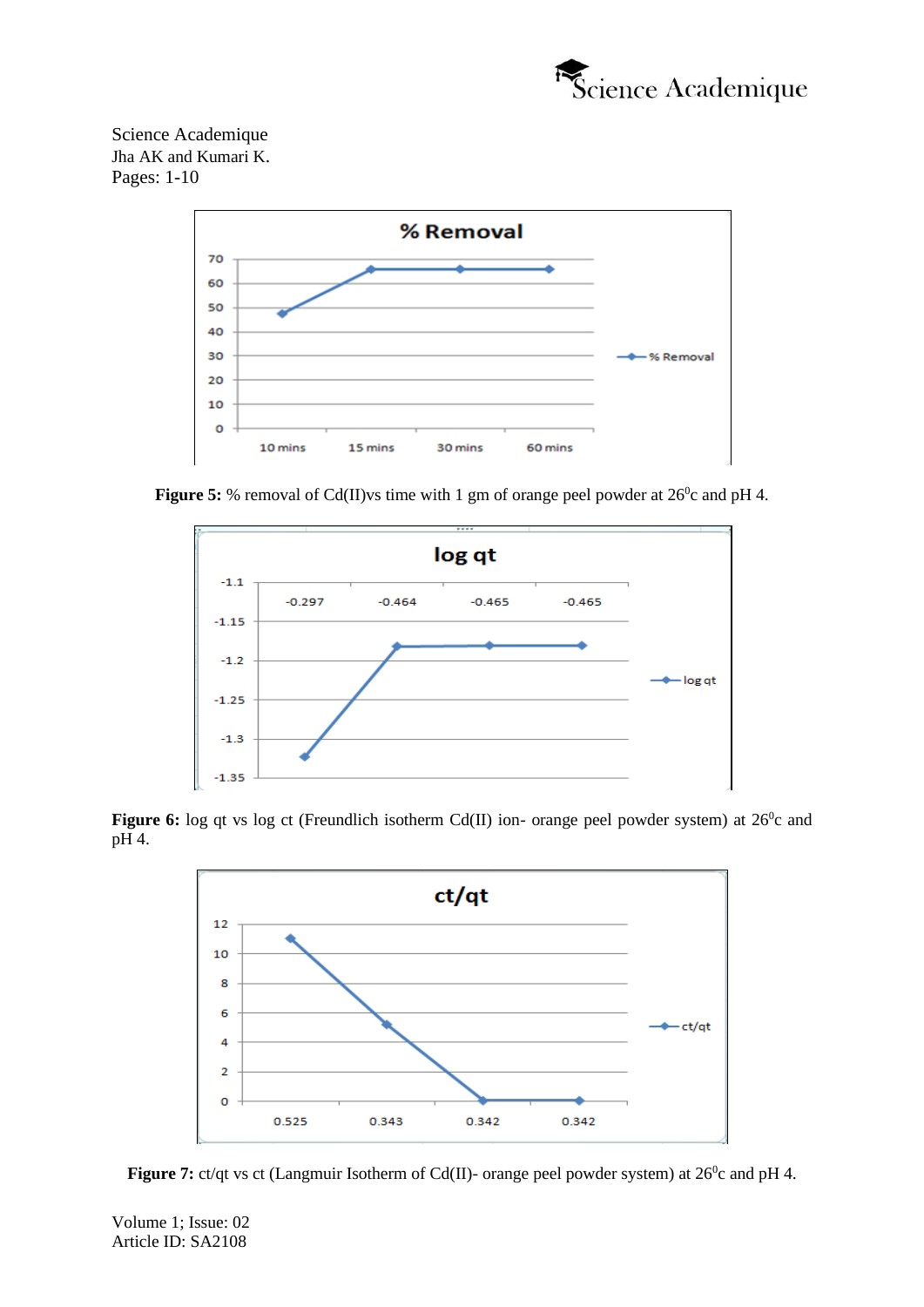



Figure 8: Plot of log of residual concentration vs. time 26<sup>0</sup>c and pH 4.





| S.NO. | Initial<br>concentration | Mass of<br>Cyanodon<br>dactylon | Time   | Residual<br>Concentration | $\frac{0}{0}$<br>Removal | qt     | log qt   | log ct   | ct/qt   |
|-------|--------------------------|---------------------------------|--------|---------------------------|--------------------------|--------|----------|----------|---------|
|       | ppm                      | $10 \text{ gm}$                 | 24 hrs | 0.562                     | 43.8                     | 0.0043 | $-2.366$ | $-0.25$  | 130.69  |
| ∠     | ppm                      | $10 \text{ gm}$                 | 48 hrs | 0.54                      | 46                       | 0.0046 | $-2.337$ | $-0.267$ | 17.39   |
|       | ppm                      | 10 gm                           | 72 hrs | 0.532                     | 46.8                     | 0.0046 | $-2.337$ | $-0.274$ | 115.652 |

**Table 3:** Residual concentration of 100 ml Cd(II)ion after treatment with *Cynodon dactylon* upto different intervals of time at pH6.5**.**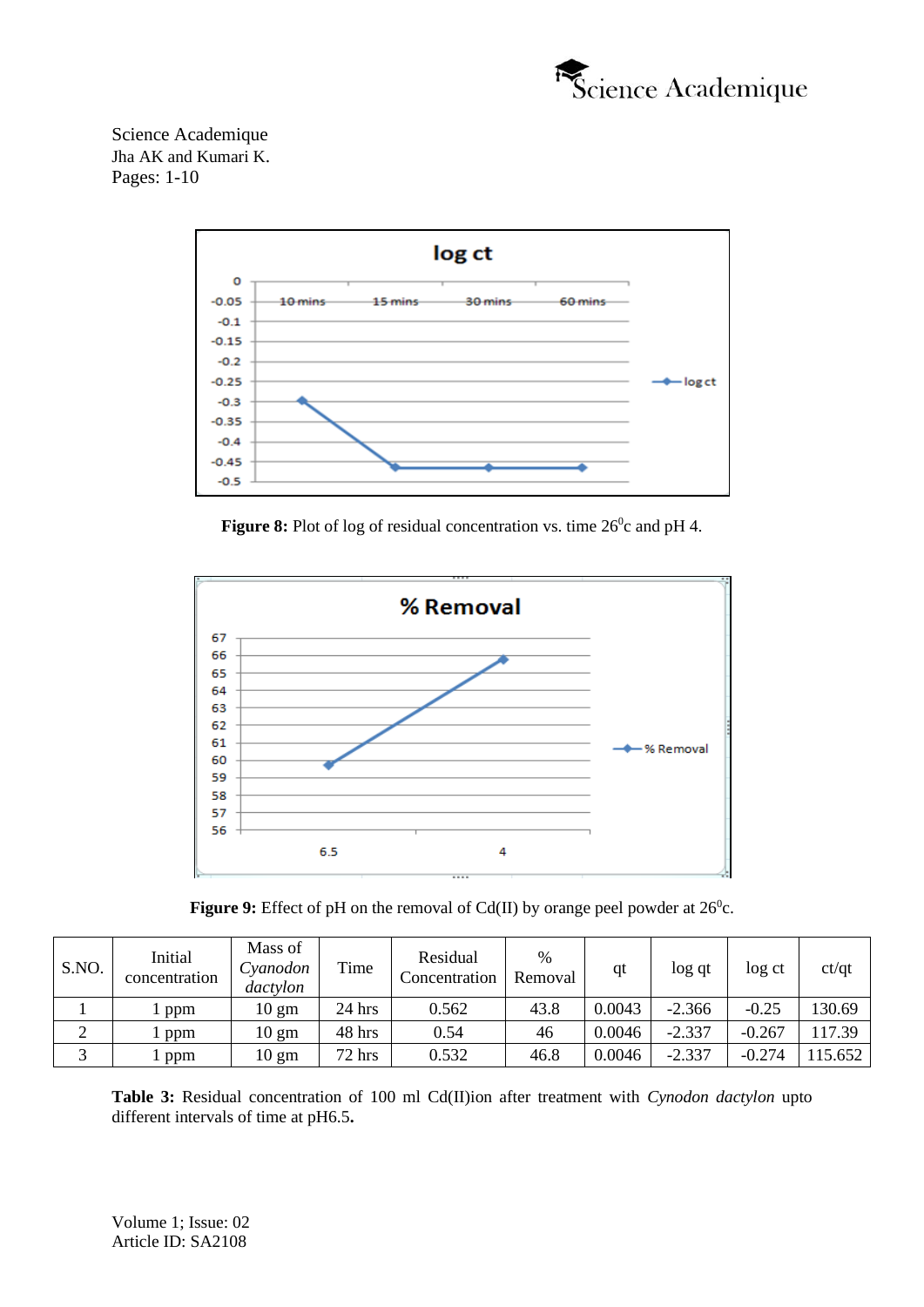



**Figure 10:** % removal of Cd(II)vs time with 10 gm of *cynodon dactylon* at  $26^\circ$ c and pH 6.5.



**Figure 11:** log qt vs. log ct (Freundlich isotherm Cd(II) ion- *cynodon dactylon* system) at 26<sup>0</sup>c and pH 6.5.



**Figure 12:** ct/qt vs ct (Langmuir Isotherm of Cd(II)- *cynodon dactylon* system) at 26<sup>0</sup>c and pH 6.5.

Volume 1; Issue: 02 Article ID: SA2108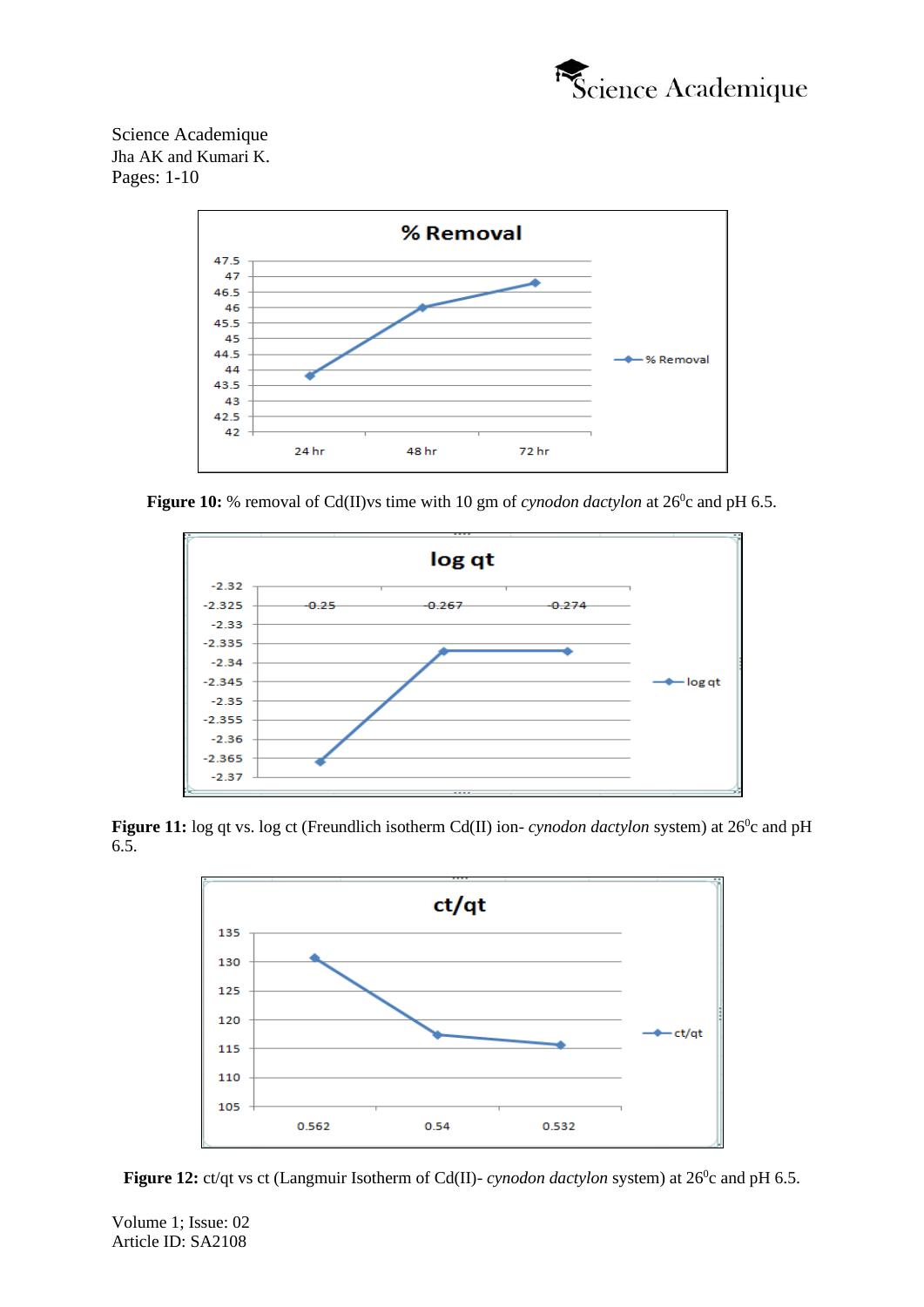



**Figure 13:** Plot of log of residual concentration vs. time  $26^\circ$ c and pH 6.5.

# **Effect of pH**

The effect of pH on the removal of Cd(II) has been studied in the pH range 4 and 6.5. The adsorbent dose has been fixed to 1 gm at  $26^{\circ}$ c for orange peel powder and 10 g for *Cynodon dactylon*. From table it is clear that maximum percentage removal is 46.8 achieved in 72 hours. Percentage removal at pH 6.5 in 24 hours, 48 hours and 72 hours are 43.8%, 46% and 46.8% respectively. Equilibrium concentration is achieved in 48 hours. There is no effect of change of pH on percentage removal in case of *Cynodon dactylon*. Experimental results of removal by orange peel powder show that maximum percentage removal of Cd(II) is 65.8 at pH 4 which has been achieved in 30 minutes. So equilibrium agitation time is 30 minutes at pH 4. At pH 6.5 maximum percentage removals at  $26^{\circ}$ c is 59.7 achieved in 30 minutes slight abnormality in residual concentration may be attributed to release or desorption after a certain time. A comparative study of removal of Cd(II) at pH 6.5 and 4 have revealed that maximum removal takes place at pH 4. This effect of pH may be explained due to increased protonation at pH 4 which provides more active sites on the surface of adsorbent [17]. The adsorbent used here is orange peel powder which contains polar functional groups along with

pectin and dignin [18]. These polar functional groups may participate in chemical bonding and cation exchange capacity [19,20]. Exchange capacity of Cd(II) may be represented as:

$$
(I) \qquad 2P^{\text{-}} + Cd^{2+} > CdP_2
$$

(II) 
$$
2HP + Cd^{2+} > CdP_2 + 2H^+
$$

Where P-and HP stands for polar sites on the orange peel powder surface.

# **Effect of time**

Equilibrium time can be seen from the Table 1 and 2 both for *Cynodon dactylon* and orange peel powder. With increasing time more surface area of orange peel powder becomes available for adsorption. Agitation time for removal of Cd(II) ion varies by orange peel powder ranging from 10 minutes to 180 minutes at pH 6.5 and 4 both. Maximum removal takes place in 30 minutes. For *Cynodon dactylon* contact time ranges from 24 hours to 72 hours and the residual concentration in 72 hours is 0.532 ppm from an initial concentration of 1.00 ppm Cd(II) solution.

# **Adsorption isotherms**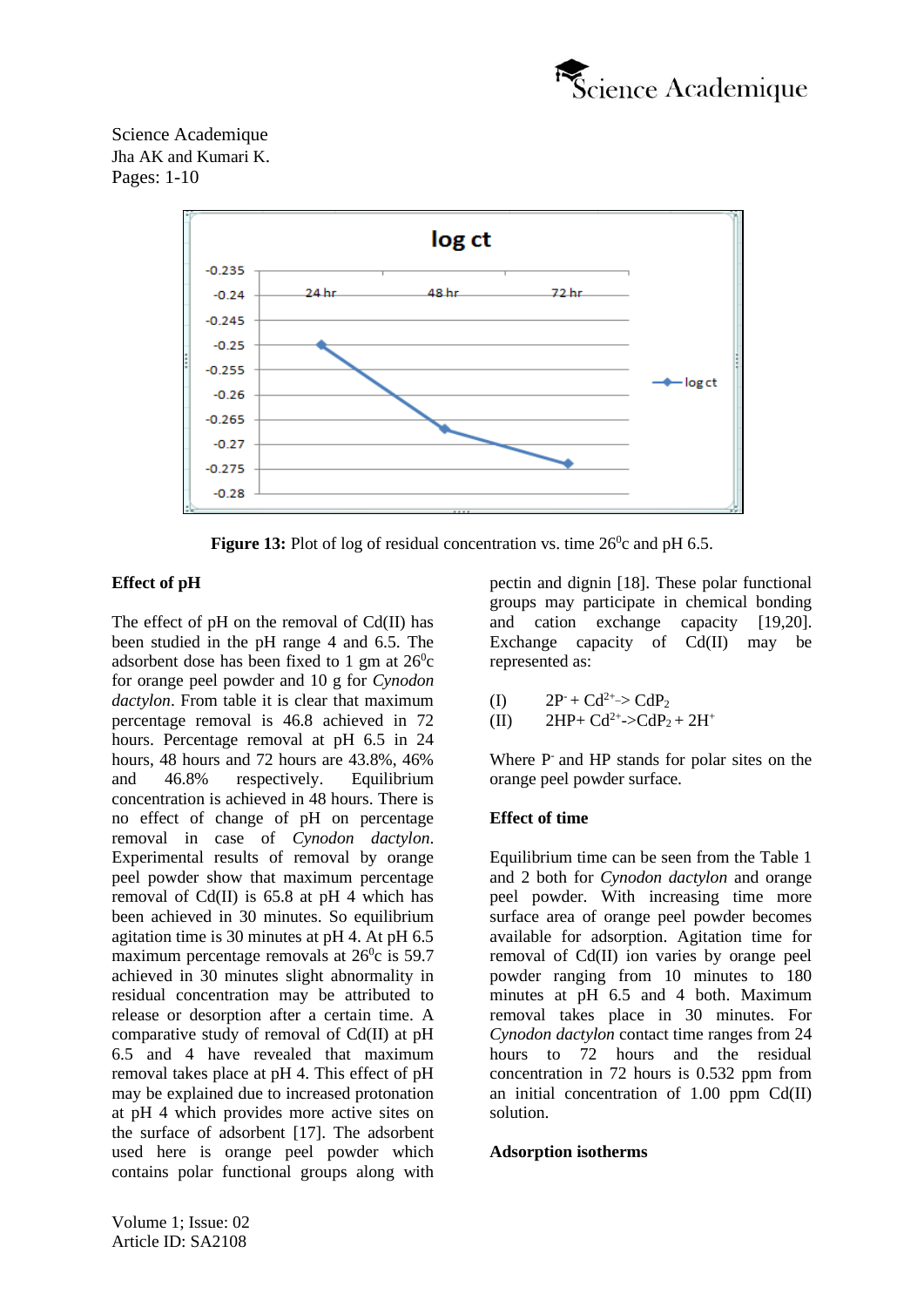

Adsorption isotherms have been explained by fitting the experimental data into the concerned equations [21,22]. Plot of log qt vs. log ct gives Freundlich isotherm whereas ct/qt versus ct indicates Langmuir isotherm [23]. qt is known from the formula  $at=(c_i-c_i)/m$ . v Where c<sub>i</sub> stands for initial concentration of  $Cd(II)$  solution and  $c_t$  stands for concentration of Cd(II) after time t.

M stands for mass adsorbate in grams and v; volume in liters.

Figure 6 and 7 show log qt vs. log ct (Freundlich isotherm of Cd(II) ion-orange peel powder at  $26^{\circ}$ c and at pH 6.5 and 4 respectively). Whereas figure 7 and 12 show ct/qt vs. ct show Langmuir isotherm. If Cd(II) ion-orange peel powder at  $26^{\circ}$ c and pH 6.5 and 4 respectively. Graphs have also been plotted between log qt versus log ct and between ct/qt versus ct for *Cynodon dactylon* represented by Figure 6 and 11. There experimental analyses and data obtained thereafter are a good fit for Freundlich and Langmuir adsorption isotherms [24,25]. Percentage removal has been put in the tables by the formula

#### **References**

- **1.** A.K.Jha (2019) Studies on concentration of As (III) and chromium (VI) in groundwater resources Naugachia region. Journal of Emerging Technologies and Innovative Research 6: 450-455.
- **2.** Jha AK, Gupta YC (2017) A case study of arsenic in the Koshi region of Khagaria district. Chem. Sci. Rev. Lett 6: 2120- 2126.
- **3.** Jha, Kumar U (2014) [A case study of](https://www.jocpr.com/articles/a-case-study-of-arsenic-and-fluoride-contamination-in-groundwater-of-bhagalpur-district.pdf)  [arsenic and fluoride contamination in](https://www.jocpr.com/articles/a-case-study-of-arsenic-and-fluoride-contamination-in-groundwater-of-bhagalpur-district.pdf)  Bhagalpur district. [Journal of chemical](https://www.jocpr.com/articles/a-case-study-of-arsenic-and-fluoride-contamination-in-groundwater-of-bhagalpur-district.pdf)  [and pharmaceutical research](https://www.jocpr.com/articles/a-case-study-of-arsenic-and-fluoride-contamination-in-groundwater-of-bhagalpur-district.pdf) 6: 735-738.
- **4.** Jha [AK, Kumar](http://ndpublisher.in/admin/issues/IJAEBV10N1q.pdf) U (2016) Studies on [removal of heavy metals by cymbopogon](http://ndpublisher.in/admin/issues/IJAEBV10N1q.pdf)  flexuous. AJAEB [10: 89-92.](http://ndpublisher.in/admin/issues/IJAEBV10N1q.pdf)
- **5.** Kumar PR, Rao MV, Babu [NC, Kumar](https://www.researchgate.net/publication/290791771_Utilization_of_Erythrina_variegata_orientalis_leaf_powder_for_the_removal_of_cadmium)  [PVR, Venkateswarlu](https://www.researchgate.net/publication/290791771_Utilization_of_Erythrina_variegata_orientalis_leaf_powder_for_the_removal_of_cadmium) P (2009) utilization [of Erythrina variegate orientali's leaf](https://www.researchgate.net/publication/290791771_Utilization_of_Erythrina_variegata_orientalis_leaf_powder_for_the_removal_of_cadmium)  [powder for the removal of cadmium,](https://www.researchgate.net/publication/290791771_Utilization_of_Erythrina_variegata_orientalis_leaf_powder_for_the_removal_of_cadmium)

%removal= $(c_i-c_i)/c_i*100$ Where  $c_i$  is the initial concentration and  $c_t$  is the concentration after time t.

#### **Conclusion**

Experimental analysis and data led to the conclusion that orange peel powder as an effective adsorbent of Cd (II) from aqueous medium. *Cynodon dactylon*, a perennial herb, has also been used a phytoremediator of Cd (II). A comparative study of both orange peel powder and *Cynodon dactylon* revealed that orange peel powder is more efficient than *Cynodon dactylon* for remediation of Cd (II) from aqueous solutions. Further pH 4 is more suitable than pH 6 for removal of Cd (II) from aqueous medium. There is no effect of change in pH on phytoremediation of Cd (II) by *Cynodon dactylon*. The data obtained could be helpful in designing a column for adsorption on a large scale. Thus, utilization of orange waste for removal of Cd (II) from aqueous medium has proved to be success.

[Indian Journal of chemical Technology](https://www.researchgate.net/publication/290791771_Utilization_of_Erythrina_variegata_orientalis_leaf_powder_for_the_removal_of_cadmium) [16: 308-316.](https://www.researchgate.net/publication/290791771_Utilization_of_Erythrina_variegata_orientalis_leaf_powder_for_the_removal_of_cadmium)

- **6.** Gupta VK, Jain CK, Ali I, [Sharma](https://www.sciencedirect.com/science/article/abs/pii/S0043135403002926) M, Saini VK [\(2003\)](https://www.sciencedirect.com/science/article/abs/pii/S0043135403002926) Removal of cadmium and nickel from wastewater [using bagasse fly ash—a](https://www.sciencedirect.com/science/article/abs/pii/S0043135403002926)  [sugar industry waste. Water research,](https://www.sciencedirect.com/science/article/abs/pii/S0043135403002926) [Elsevier.](https://www.sciencedirect.com/science/article/abs/pii/S0043135403002926)
- **7.** Sahu [JN, Agarwal](https://www.sciencedirect.com/science/article/abs/pii/S0304389408004743) S, Meikap BC, Biswas [MN \(2009\) performance of a modified](https://www.sciencedirect.com/science/article/abs/pii/S0304389408004743)  [multi-stage bubble column reactor for](https://www.sciencedirect.com/science/article/abs/pii/S0304389408004743)  [lead\(II\) and biological oxygen demand,](https://www.sciencedirect.com/science/article/abs/pii/S0304389408004743)  [removal from waste water using activated](https://www.sciencedirect.com/science/article/abs/pii/S0304389408004743)  rice husk. [Journal of hazardous materials](https://www.sciencedirect.com/science/article/abs/pii/S0304389408004743) 161: [317-324.](https://www.sciencedirect.com/science/article/abs/pii/S0304389408004743)
- **8.** Salah TA, [Mohammad](https://www.sciencedirect.com/science/article/abs/pii/S1876107013002691) AM, Hassan MA [\(2014\) Development of nano](https://www.sciencedirect.com/science/article/abs/pii/S1876107013002691)[hydroxyapatite/chitosan composite](https://www.sciencedirect.com/science/article/abs/pii/S1876107013002691)  for cadmium ions removal in [wastewater](https://www.sciencedirect.com/science/article/abs/pii/S1876107013002691) tr eatment. [Journal of the Taiwan Elsevier.](https://www.sciencedirect.com/science/article/abs/pii/S1876107013002691)
- **9.** Jha AK, Mishra [AK, Kumari](https://content.iospress.com/articles/asian-journal-of-water-environment-and-pollution/ajw8-4-12) V, Mishra B [\(2011\) softening of hardwater by bentonite](https://content.iospress.com/articles/asian-journal-of-water-environment-and-pollution/ajw8-4-12)